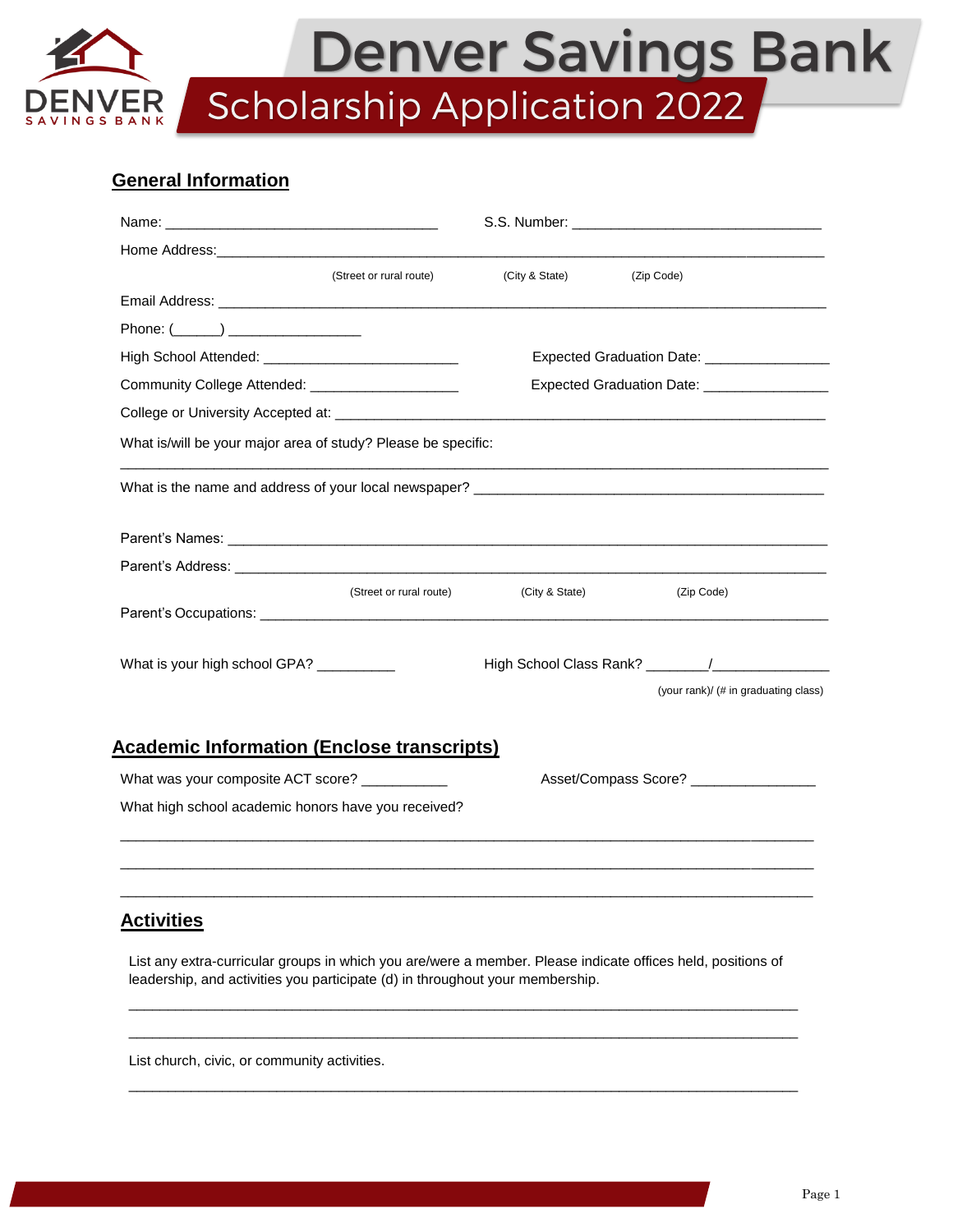

## **Financial Information**

Financial need is an important aspect to the selection committee in choosing the recipient of this scholarship. This information is strictly confidential and will only be reviewed by the members of the selection committee. It is very important that you answer **ALL** questions to the best of your knowledge.

What are your expected education expenses for the next year? Tuition \_\_\_\_\_\_\_\_\_\_\_ Room & Board \_\_\_\_\_\_\_\_\_\_\_\_ Other \_\_\_\_\_\_\_\_\_\_ Total \_\_\_\_\_\_\_\_\_\_\_\_ (Books and Personal) How will your college education be financed? \_\_\_\_\_\_\_\_\_\_\_\_\_\_\_\_\_\_\_\_\_\_\_\_\_\_\_\_\_\_\_\_\_\_\_ \_\_\_\_\_\_\_\_\_\_\_\_\_\_\_\_\_\_\_\_\_\_\_\_\_\_\_\_\_\_\_\_\_\_\_\_\_\_\_\_\_\_\_\_\_\_\_\_\_\_\_\_\_\_\_\_\_\_\_\_\_\_\_\_\_\_\_\_\_\_\_\_\_\_\_\_\_\_\_\_\_\_\_\_\_\_\_ \_\_\_\_\_\_\_\_\_\_\_\_\_\_\_\_\_\_\_\_\_\_\_\_\_\_\_\_\_\_\_\_\_\_\_\_\_\_\_\_\_\_\_\_\_\_\_\_\_\_\_\_\_\_\_\_\_\_\_\_\_\_\_\_\_\_\_\_\_\_\_\_\_\_\_\_\_\_\_\_\_\_\_\_\_\_\_ Do you (or will you) work during the year to support your education? \_\_\_\_\_\_\_\_\_\_\_\_\_\_\_\_\_\_\_\_\_\_\_\_\_\_\_\_\_\_\_\_\_ If so, approximate: Hours/week? \_\_\_\_\_\_\_\_\_\_\_\_\_\_\_\_ Annual earnings from all sources? \_\_\_\_\_\_\_\_\_\_\_ Where?\_\_\_\_\_\_\_\_\_\_\_\_\_\_\_\_\_\_\_\_\_\_\_\_\_ Type of work?\_\_\_\_\_\_\_\_\_\_\_\_\_\_\_\_\_\_\_\_\_\_\_\_\_\_\_\_\_ Do you work during the summer? \_\_\_\_\_\_\_\_\_\_\_\_\_\_ If so, where? \_\_\_\_\_\_\_\_\_\_\_\_\_\_\_\_\_\_\_\_\_\_\_\_\_\_\_\_\_\_ Type of work?  $\_$  ,  $\_$  ,  $\_$  ,  $\_$  ,  $\_$  ,  $\_$  ,  $\_$  ,  $\_$  ,  $\_$  ,  $\_$  ,  $\_$  ,  $\_$  ,  $\_$  ,  $\_$  ,  $\_$  ,  $\_$  ,  $\_$  ,  $\_$  ,  $\_$  ,  $\_$  ,  $\_$  ,  $\_$  ,  $\_$  ,  $\_$  ,  $\_$  ,  $\_$  ,  $\_$  ,  $\_$  ,  $\_$  ,  $\_$  ,  $\_$  ,  $\_$  ,  $\_$  ,  $\_$  ,  $\_$  ,  $\_$  ,  $\_$  , Do you have a scholarship or tuition waiver for the 2022 school year? \_\_\_\_\_\_\_\_\_\_\_\_\_\_\_ If so, please complete the following and also indicate if you are awaiting a decision on a scholarship or tuition waiver. Name of Scholarship or Waiver What is the Value?  $\frac{1}{2}$  $\mathfrak s$  $\mathbb{S}$ Do you have any other sources of income? \_\_\_\_\_\_\_\_\_\_\_\_\_ if so, details: \_\_\_\_\_\_\_\_\_  $\_$  , and the set of the set of the set of the set of the set of the set of the set of the set of the set of the set of the set of the set of the set of the set of the set of the set of the set of the set of the set of th \_\_\_\_\_\_\_\_\_\_\_\_\_\_\_\_\_\_\_\_\_\_\_\_\_\_\_\_\_\_\_\_\_\_\_\_\_\_\_\_\_\_\_\_\_\_\_\_\_\_\_\_\_\_\_\_\_\_\_\_\_\_\_\_\_\_\_\_\_\_\_\_\_\_\_\_\_\_\_\_\_\_\_\_\_\_

Approximately what percent of you college education expense will be paid by your parents?

\_\_\_\_\_\_\_\_\_\_\_\_\_\_\_\_\_\_\_\_\_\_\_\_\_\_\_\_\_\_\_\_\_\_\_\_\_\_\_\_\_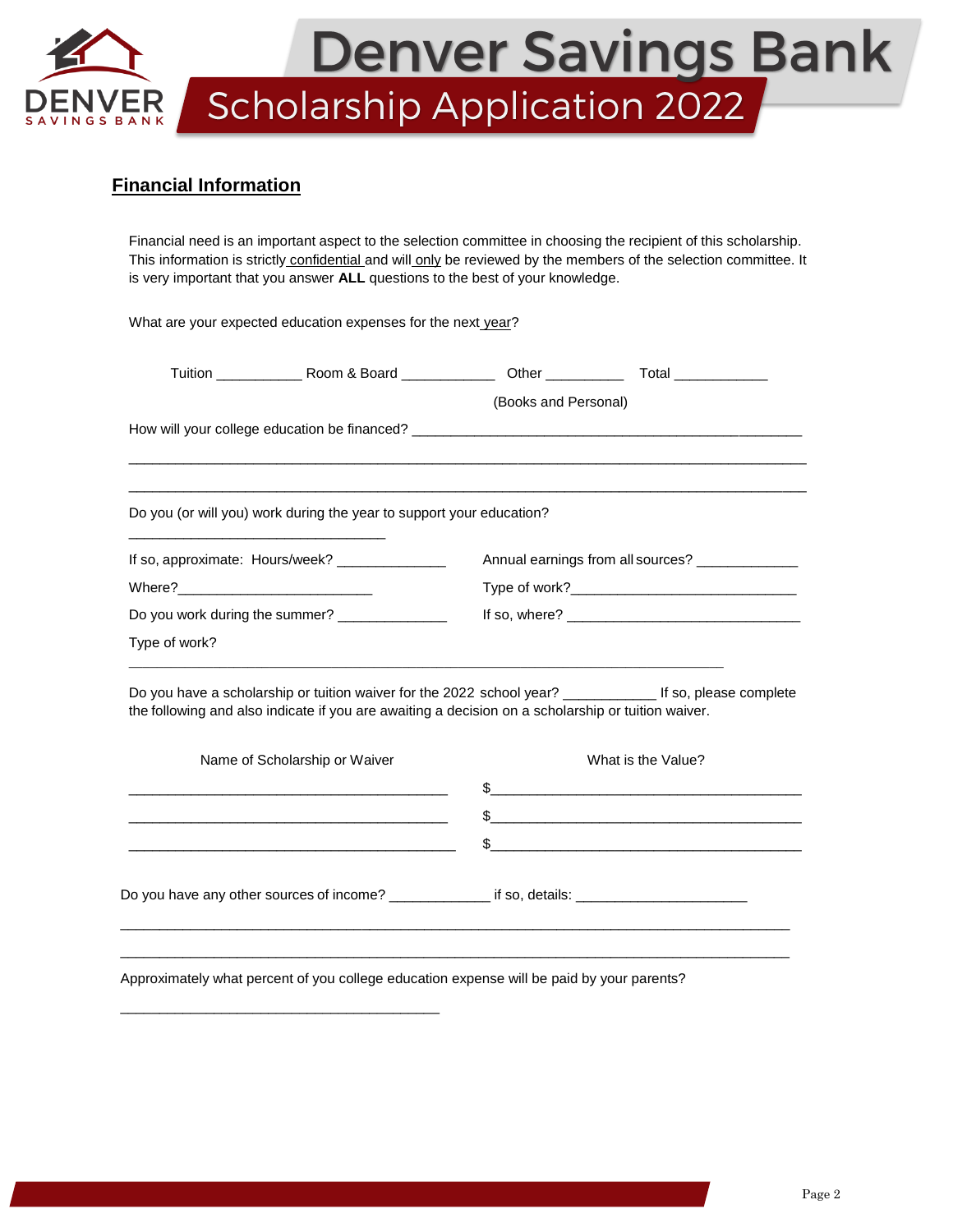

Denver Savings Bank Scholarship Application 2022

| Marital status (circle one): Single |         | Number of Dependents: ____________________                                                                |  |
|-------------------------------------|---------|-----------------------------------------------------------------------------------------------------------|--|
|                                     | Married |                                                                                                           |  |
|                                     |         | Approximate amount in savings, checking account, cash?                                                    |  |
|                                     |         | Number of siblings: ____________, ages of siblings ____________, number who are attending college________ |  |
|                                     |         | Why do you feel you qualify for financial assistance? ___________________________                         |  |
|                                     |         |                                                                                                           |  |

\_\_\_\_\_\_\_\_\_\_\_\_\_\_\_\_\_\_\_\_\_\_\_\_\_\_\_\_\_\_\_\_\_\_\_\_\_\_\_\_\_\_\_\_\_\_\_\_\_\_\_\_\_\_\_\_\_\_\_\_\_\_\_\_\_\_\_\_\_\_\_\_\_\_\_\_\_\_\_\_\_\_\_\_\_\_\_\_\_

## **Personal References**

Please submit two character reference letters with this application. References may not be relatives of the applicant. If reference letters are sent under a separate cover (not with application), **please inform the people writing your reference letters of the April 30 deadline**.

In order to qualify for this scholarship, you must be graduating from a High School in Bremer or Black Hawk County and someone in your immediate family (parent, grandparent, brother, sister) must be a customer of Denver Savings Bank. Please list their name(s) and relationship to you:

 $\_$  , and the set of the set of the set of the set of the set of the set of the set of the set of the set of the set of the set of the set of the set of the set of the set of the set of the set of the set of the set of th

## **Essay**

Please attach a typewritten one page maximum essay explaining your professional goals and objectives.

I hereby certify that to the best of my knowledge, the above information is correct and complete. I further agree that if I am chosen as a recipient, the bank has my permission to use my name and photograph in any news releases and on the bank's website.

| <b>Student Signature:</b>    | Date. |
|------------------------------|-------|
| Parents/ Guardian Signature: | Date. |

**IMPORTANT:** Applicant and a parent and/or guardian must sign the application.

## **Completed applications must be sent to:**

**Denver Savings Bank** 

**121 S State Street** 

#### **PO Box 381**

#### **Denver, IA 50622**

## **COMPLETED APPLICATION MUST BE POSTMARKED OR DELIVERED TO THE BANK ON OR BEFORE APRIL 30, 2022**